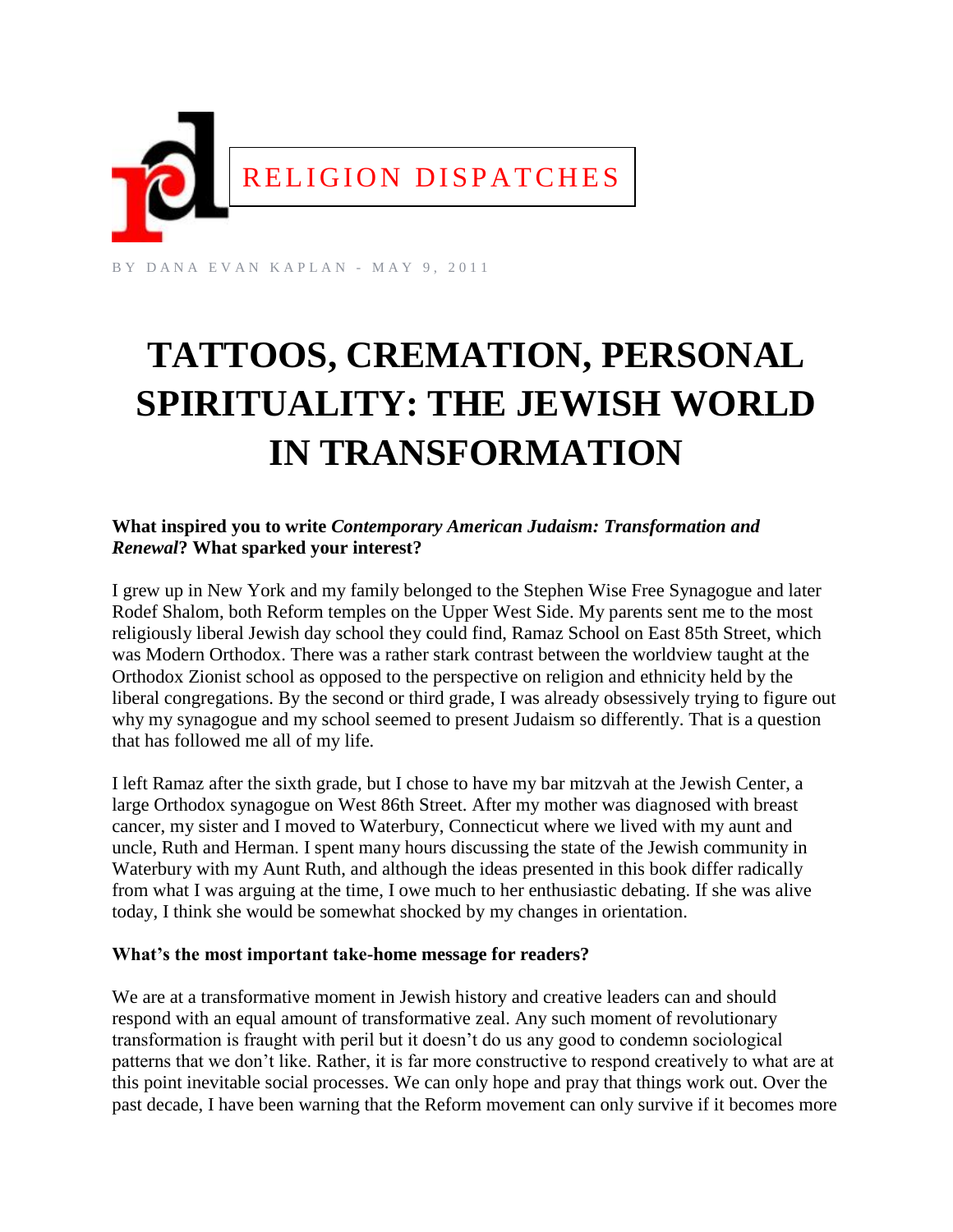serious, more intense, more focused on a specific theological viewpoint. But I want to balance my fears with hopes.

I was inspired by the words of Rabbi Zalman Schacter-Shalomi, one of the founders and the most influential spiritual guide of the Jewish Renewal movement, who was gracious enough to write the afterword to the book. He wrote the Judaism is like an ancient tree. The core of any mature tree is old wood. The old wood is crucial to maintaining the tree structure but it is no longer growing. The growth is only taking place in the outermost ring. We today are that outermost ring and we are the ones responsible for growing Judaism. We need to listen to the voices of the past in order to absorb ancient wisdom which, with a little imagination, is still applicable today.

But some things the past cannot teach us and our task is to respond to the challenges of today and tomorrow. Reb Zalman is totally confident that we will be able to do so. He closes his afterword by saying, "And so when I'm saying I'm optimistic, I'm optimistic that something will emerge, you know. I'm as optimistic as I am when I see a newborn baby." I wish I could share his optimism and I wanted my readers to come away with a sense of hope for the future of American Judaism.

## **Anything you had to leave out?**

I had to leave out many, many things. And the biggest frustration was that I had to leave out an entire subject which had formed half of a chapter because of legal reasons. My lawyer allowed me to put in a description of the episode and so you can read about it in the book. I was in Bogotá Colombia that summer and I rewrote that half of chapter literally dozens of times but in the end I couldn't use it anyway. In addition, there were thousands of programs, organizations, personalities, controversies, debates, dialogues, responses and so forth that I just didn't have room for. The main purpose of such a book is to help the reader to see the broad trends. Too much detail can make it almost impossible to see the roadmap. On the other hand, I am very cautious in terms of drawing conclusions.

One reviewer was horrified that I refused to take strong interpretative positions on broad trends that are still developing. I accept that criticism but I was more comfortable interpreting the individual parts of the story while leaving it up to the reader to connect the dots. If they read carefully, there's no question where I stand on the various interpretive questions, but I like to force people to think about what I write. Getting the reader to engage with the material is a tremendous challenge but I think it's actually more important than simply communicating a particular partisan position.

#### **What are some of the biggest misconceptions about your topic?**

Some people believe that there is only one way to look at Judaism. My book is an attempt to show how American Jews have taken some of the same religious concepts and practices and done very different things with them depending on their perspective.

I am not writing this book from a theological perspective so I am not necessarily arguing that this is religiously authentic behavior, but the fact that I describe it in loving detail implicitly suggests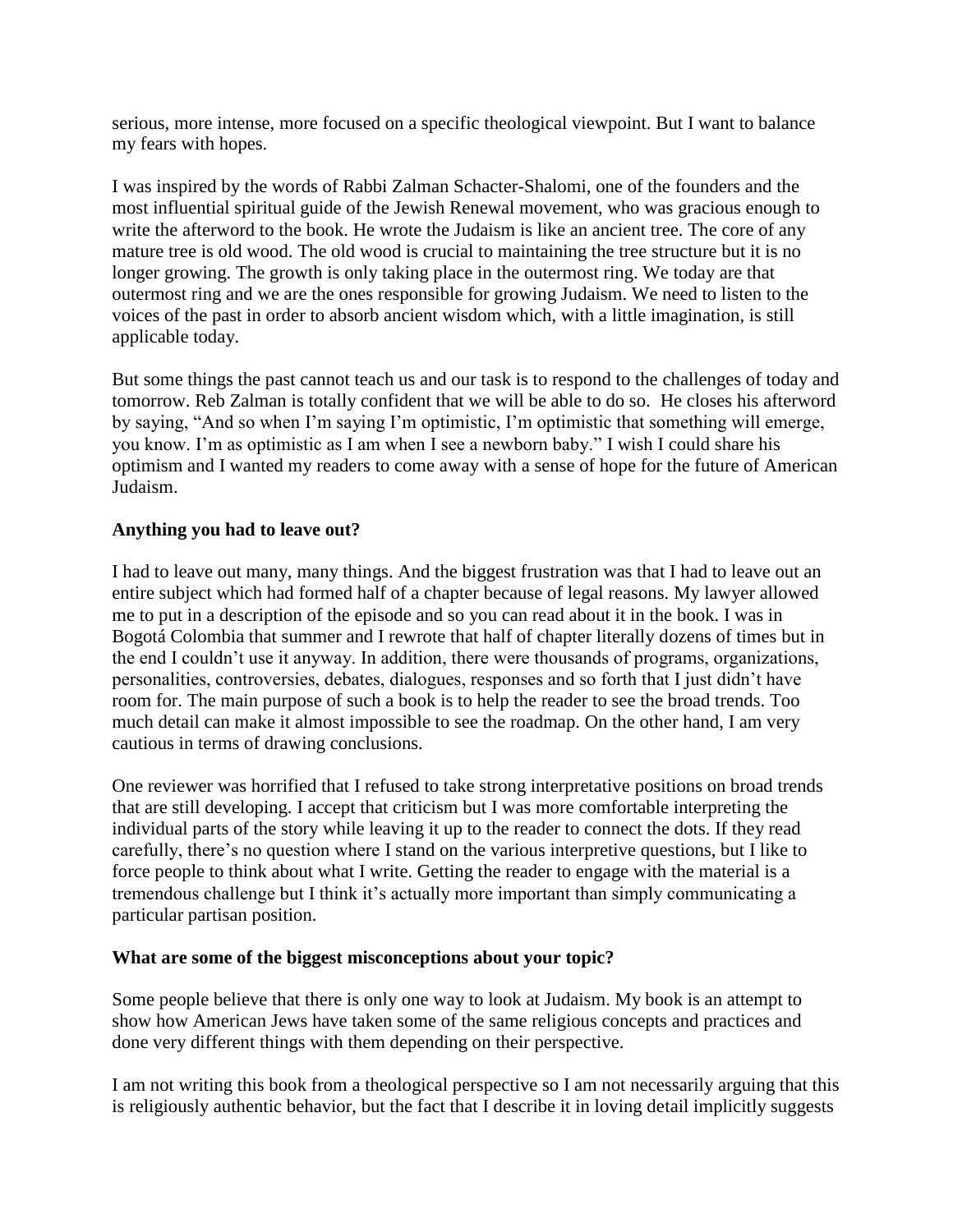that I approve of the mushrooming of creative pluralistic religious responses to contemporary life. One neo-conservative reviewer savaged me for what he saw as my support for attitudes that he believes are nonsensical and destructive. But because the review was so ideological, I was actually quite amused and had it distributed in advance of my speaking at Baylor University in October so that the primarily evangelical Christian students there could get a sense of the other side of the argument.

I think some outsiders still think American Judaism is divided into Reform, Conservative, Orthodox. In recent decades, it has become much more pluralistic, with several additional groups that could be seen as fledgling denominations and many others that are floating somewhere between institutional categories. On the other hand, some insiders believe that the American Jewish religious denominational structure has collapsed. While there is no question that it has weakened, there will still be separate religious movements for the foreseeable future. I hope I did not contribute to this misperception by entitling one of my chapters "The Rise and Fall of American Jewish Denominationalism."

The sages of the classical rabbinic tradition reinterpreted biblical commandments in order to reinvent contemporary Judaism for their times. I implicitly argue that we need to do the same thing now. The denominational structure which may have served us well in the late 19th and throughout the 20th century is clearly no longer enough. I am planning to argue that we should create new divisions based on clear theological differences rather than preserving denominational organizations which represent divisions that are no longer meaningful. But I haven't published this argument yet so I shouldn't say too much about this.

# **Did you have a specific audience in mind when writing?**

I am trying to write for everyone who might be interested in contemporary religion. To do so, I have spent a great deal of energy making my writing as accessible as possible. I tell stories and try to insert colorful asides. I also put in my somewhat dry sense of humor, which is not always appreciated. One of the anonymous readers labeled one of my attempts at humor "speculative" because I was suggesting that an historical personality might have done something amusing. I was trying to make a joke but the reader thought I was being dead serious. So sometimes you can try too hard.

The greatest gratification that an author can receive after a book is published is to get detailed responses from people who are deeply engaged in activities that relate to the book. So it has been wonderful to get so many emails from people active in various segments of American Judaism as well as those looking from outside but involved in American religious life.

#### **Are you hoping to just inform readers? Give them pleasure? Piss them off?**

I am trying to write a reasonably comprehensive current history of contemporary Judaism. But there are so many things happening so it is clearly impossible to cover everything. I am also making a series of arguments, particularly relating to the impact that the concept of personal spirituality has had on organized American Judaism. Americans today feel much freer to explore ceremonial and ritual practices that intrigue them regardless of what their community thinks of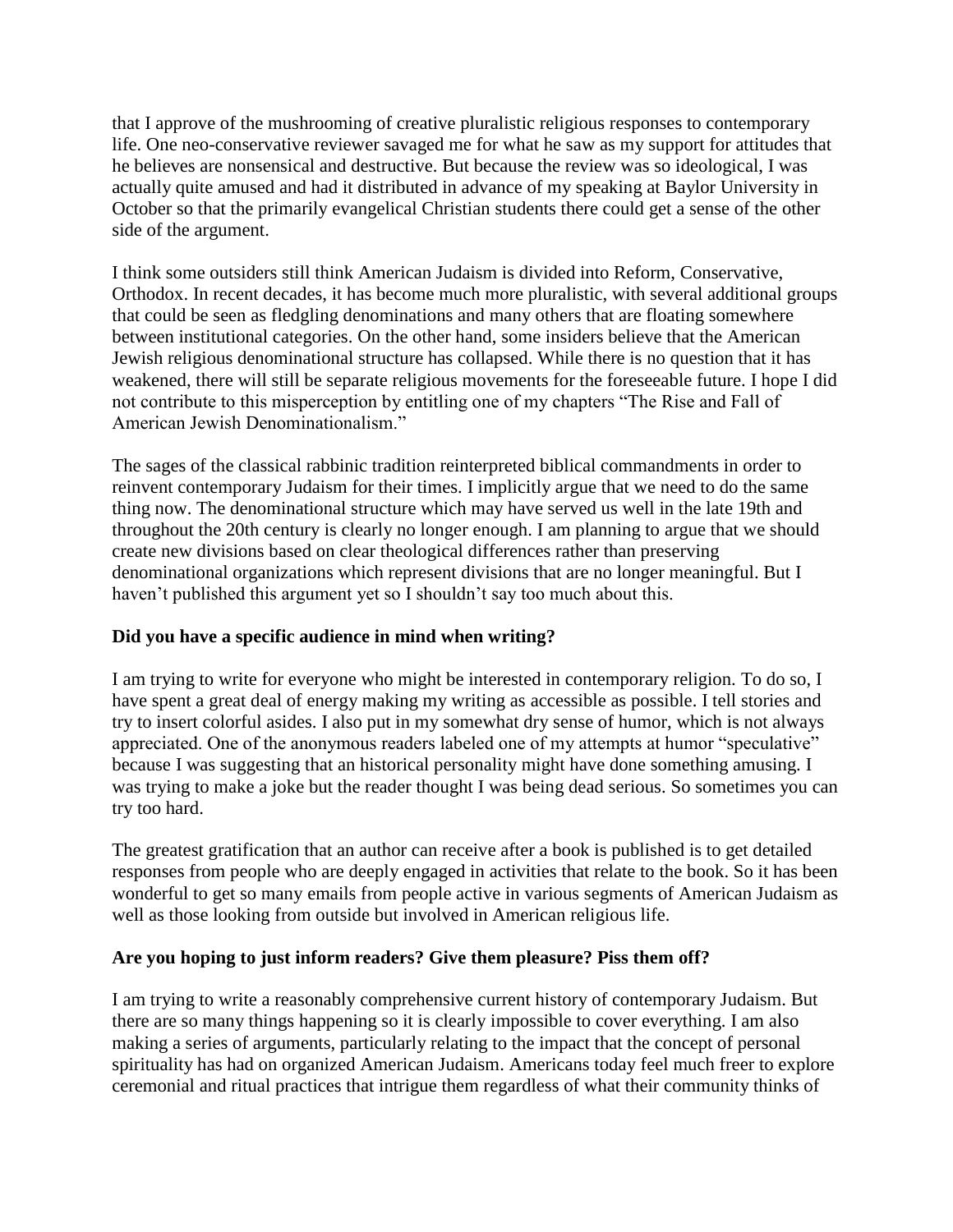those particular ideas. This has allowed Jews to move in a number of different directions, including seemingly contradictory ones.

I found some of these contradictory impulses fascinating. For example, there have been a lot more young Jewish people getting tattoos, including many who choose Jewish symbols or Hebrew letters. Now of course the *halacha* prohibits getting a tattoo, and in earlier generations, a Jew who got a tattoo was in open rebellion against the tradition. That is not so obviously the case anymore.

Another such example that I write about in my book was of a woman in northern California who asks to be cremated after her body is ritually purified and most of the traditional Hebrew prayers have been recited. Again, this is behavior that would have been inexplicable to a traditional Jew from a previous generation. I am hoping that my readers will find these internal contradictions as fascinating as I did and want to explore the changing contours of American Judaism through my book. I do like to be controversial, as long as my criticisms are based on a solid footing.

I did irritate some of the subjects talked about in the book.

## **What alternate title would you give the book?**

That is an excellent question. I have tended to give my books broad titles on the theory that it will attract more of the possibly mythical "general readers." However, at least two reviewers turned rather hostile in large part because they felt the book did not adequately cover the topic as they understood it from the title. While the book is called *Contemporary American Judaism: Transformation and Renewal*, the reader has to look in the preface to learn that the focus is on how American Judaism has changed since 1945. Specifically, I describe the decline of what has been called "historical familism" and rise of personal spirituality.

Historical familism is the idea that Jews see themselves as part of an extended family. Familism in its original context refers to a social pattern in which the family assumes a position of ascendance over personal interests. Regardless of what a parent, child, aunt, or uncle may want for themselves, they have to subordinate their own wants and needs in the interest of what is good for the family as a whole. As a society becomes more affluent, it becomes harder to pass on familial values because the younger generation will not see a pressing need to subordinate their interests to that of the family's.

That's one explanation for many of the sociological changes that we have seen taking place over the past three decades. So one alternative title might have been "From Historical Familism to Existential Spirituality." In place of institutional religiosity, many Jews became drawn to experiential spirituality. This experiential spirituality places primacy on personal experience rather than belief systems. Because of this dramatic change in orientation, some have called for the creation of new maps when the traditional methods of describing religious behavior no longer seemed to capture what is happening in our society. So another alternative title might have been "New Maps of Contemporary American Judaism."

#### **How do you feel about the cover?**